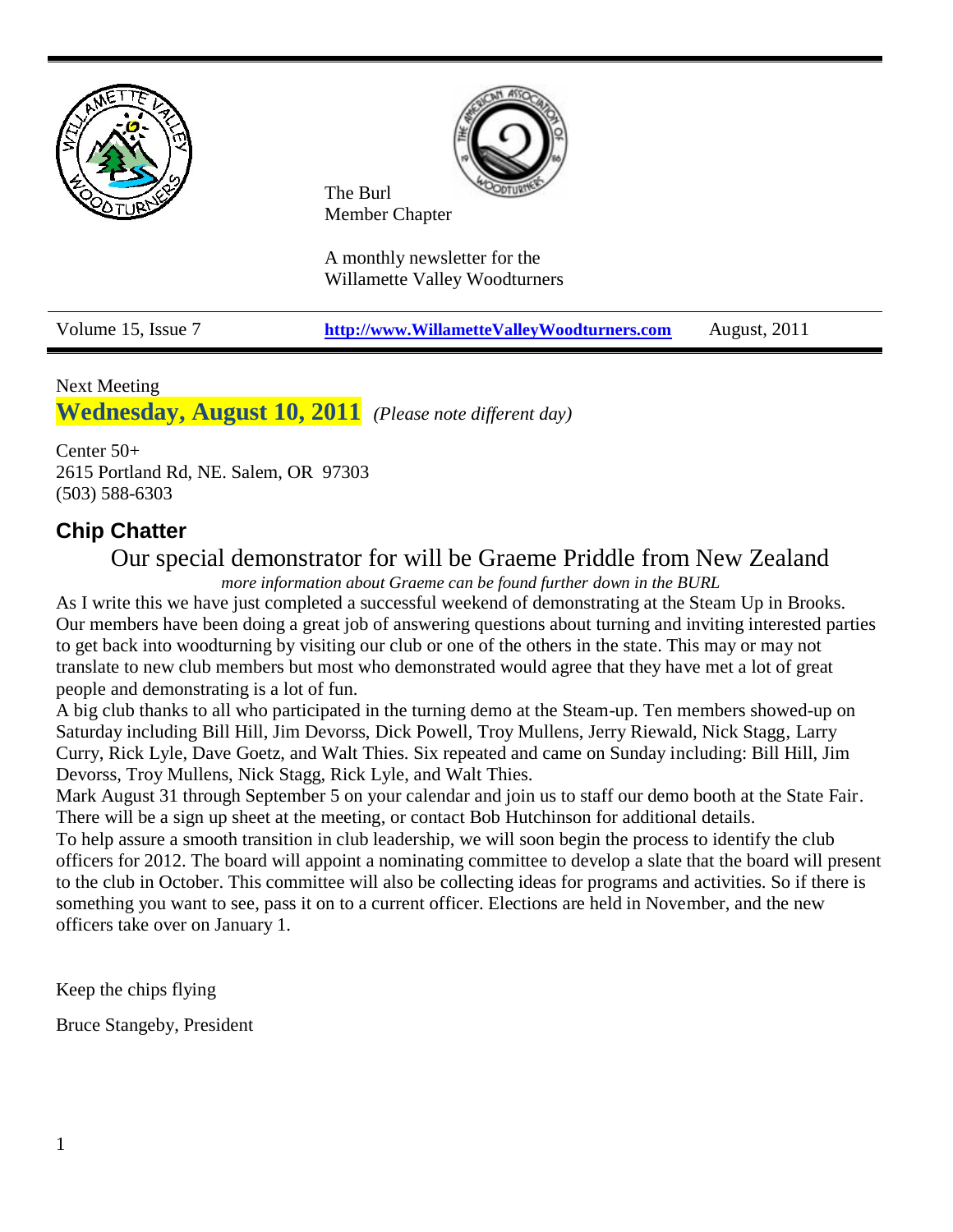# Club Business

# **Current & Upcoming Events**

**August Demonstration** (Wednesday, August 10, 2011)



Graeme Priddle will be our demonstrator in August. **PLEASE MAKE NOTE THE AUGUST MEETING IS ON** *WEDNESDAY, AUGUST 10, not the usual Thursday.* I am not sure what his demonstration will be on, but I am sure it will be an excellent presentation.

Graeme is an internationally recognized wood turner, sculptor, demonstrator and workshop facilitator whose work is found in many public and private collections around the world. He is best known for narrative sculptural turnings that reflect the environments and passions in his life in New Zealand. During his workshops, he covers a range of topics from basic turning skills, through to more complex turning, carving and surface treatments as well as offering helpful advice on how to find your own creative identity.

#### His demo topics include:

#### **'Surface, surface!'**

Graeme will present a myriad of surface treatments and embellishment possibilities. Covers design and influences, tool selection and sharpening, wood selection, carving and texturing techniques, pyrography, coloring, use of multi-media elements and inlays, finishing techniques, and safety.

# **'Sculptural Multi-Centre Turning '**

Graeme will present a unique approach to multi-center bowl and hollow turning. Covers, design and influences, basic turning techniques, tool selection and sharpening, wood selection, carving techniques, hollow turning, surface embellishment, finishing techniques, and safety.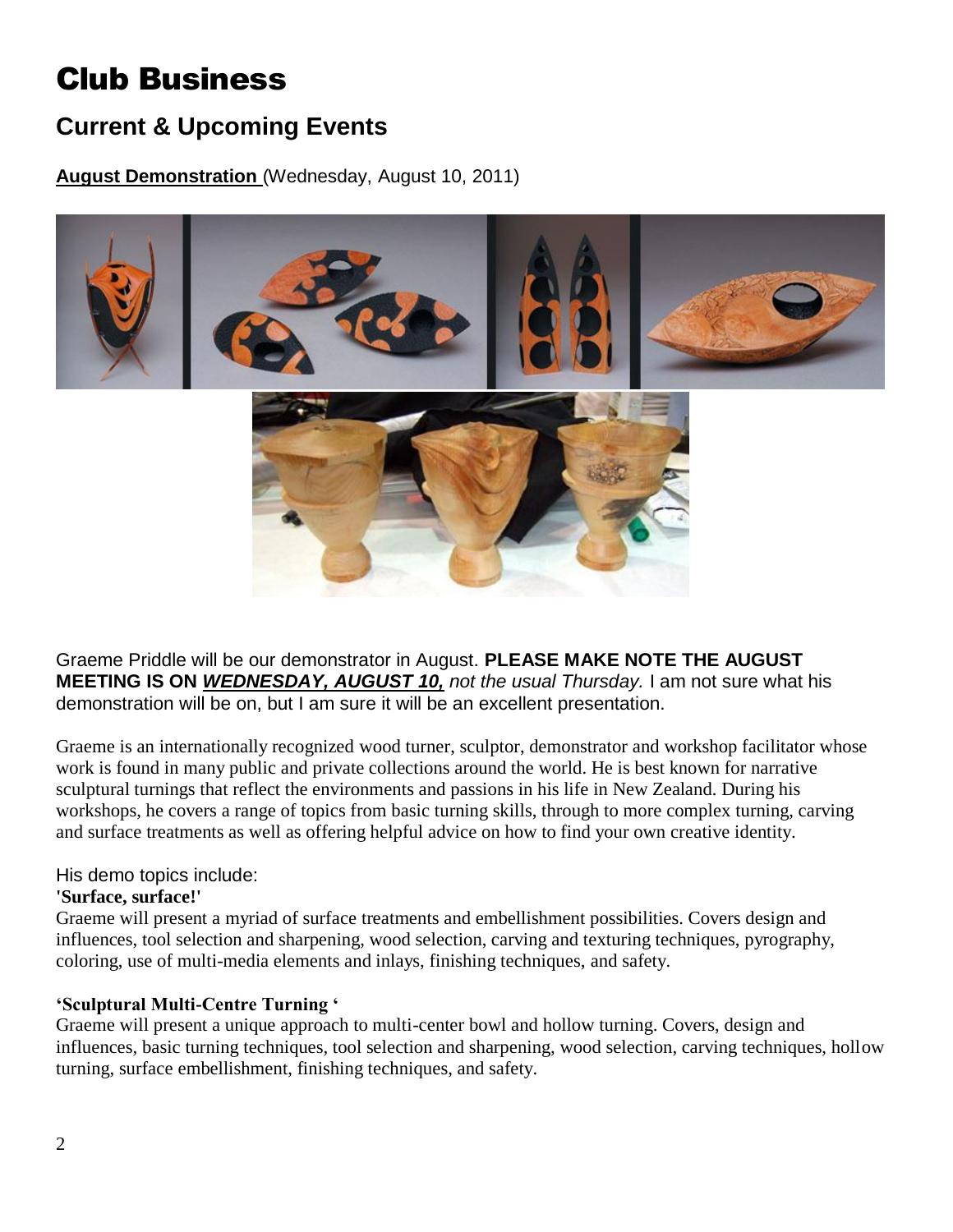### **'Vessels of the South Pacific'**

Presents a unique approach to carving on turned hollow vessels. Covers, design and influences, basic turning techniques, tool selection and sharpening, wood selection, carving techniques, hollow turning, surface embellishment, inlaying, use of multi-media elements, finishing techniques, and safety.

Thank you, Terry

# **September Demonstration** (Thursday, September 8, 2011)



In September Dale Larson will be our demonstrator. As most of us are aware, madrone is a fairly unstable wood to work with. It warps, splits, cracks and does all sorts of funky things. Fortunately, Dale turns a significant amount of madrone and that will be the topic of the night. Briefly, Dale will discuss how to work with fresh madrone and finish turn a dry bowl. He is also going to turn a madrone sphere.

Dale Larson has been turning wood for over 30 years. Located in Gresham, Oregon, Dale primarily turns bowls from local hardwoods such as Pacific Madrone and [Big Leaf Maple.](http://www.finewoodartists.com/woodtypes/maple.htm) His work is both functional and beautiful and much admired by collectors and wood workers alike. His bowls can be found in private collections all over the world.

Dale often demonstrates his bowl and sphere turning at the *American Association of Woodturners* (AAW) Symposiums in the USA and the Ripon Symposium in England. He also teaches and publishes article in several wood working and wood turning journals including *The American Woodturner*. Dale is a founding member of the Portland area *Cascade Woodturners* and has been an active member of the

AAW for over 20 years.

# Membership Rewards (sorry, available to club members only)

# *Library*

A friendly reminder to members with books and /or videos checked out from the library. Please return them at this next meeting.

# *Wood Gathering*

Sign-up sheets will be available to indicate your availability to help with wood gathering. Anyone who learns of a tree or log that is available to the club should notify Jerry Lelack (503 510-1577) or Bob Hutchinson (503 508-3279). The intent is to gather wood, process it to usable pieces, store it at the home of Terry Gerros', and then make it available to members. Terry can be reached at 503 580-5013.

----------------------------------------------------- For Sale: Delta Midi-Lathe with Bed Extension Mounted on a Black & Decker WorkMate Stand No turning tools included. Excellent Condition \$250.00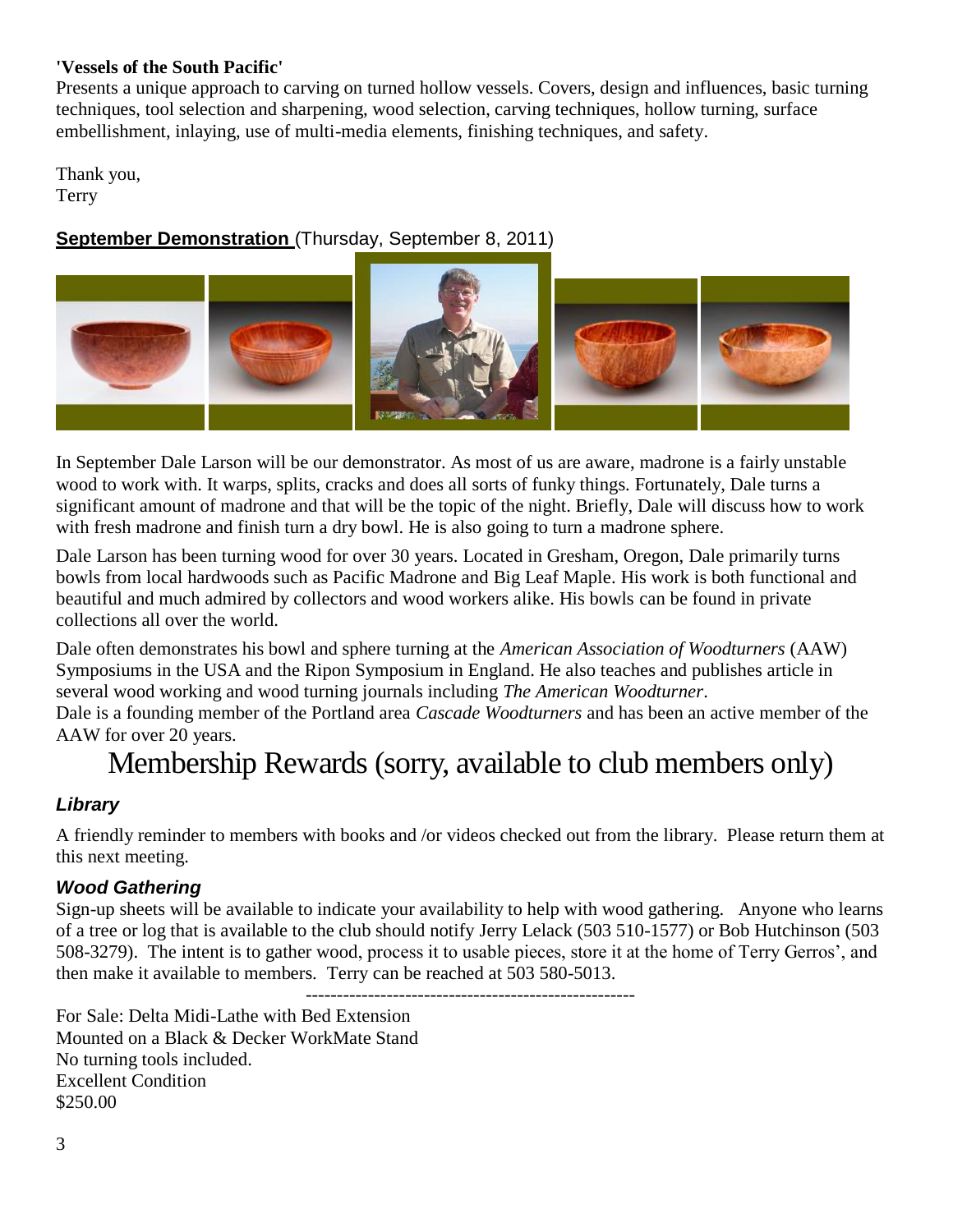Contact Bob Elgin at Capital Manor - 503-399-1404 or Cell: 503-913-6878 for appointment to inspect the lathe

-----------------------------------------------------

### WOODWORKING TOOLS FOR SALE

Vega Bowl Lathe model 2600 plus bed extension. Will turn a 26" Bowl. Price \$2200 (Purchased June 2010 for \$3400)

Serious inquiries only contact: Rick Lyle 503-428-2703

-----------------------------------------------------

From Terry Gerros: I have managed to accumulate a number of turning blanks for sale from several people. Oh wait, I brought this on myself........what started out selling blanks for a buddy who is a disabled vet, has spiraled into......well, a lot of fun. So, listed below is what I have available. The blocks are close to wholesale price or below and consist primarily of figured walnut (both claro and English), ambrosia maple, persimmon, mimosa, black locust, myrtle wood, figured maple, maple burl, and figured myrtle wood. Most of the blocks are dried and waxed, ready to turn to a finished product. Some of the blocks are green, but waxed. Also available are stabilized pen blanks (figured maple, speckled maple, myrtle wood, buckeye burl), bottle stoppers (buckeye burl), and spindle stock of varying sizes and types of wood. You are welcome to come see the wood and purchase on Saturdays or at my discretion, please call to make sure I am available. I try to make it convenient for everyone, especially those who want to talk woodturning for a bit. My cell number is 503-580-5013.

All the walnut bowl blanks are 3" thick give or take a bit, and are both English and claro walnut, some have both types grafted together, lots of fiddle back, marbling. These blocks are cut from gunstock material.

Pricing for the walnut is as follows:

| $4 \times 4$ \$2.00        | $8 \times 8 \dots .58.00$                                   |
|----------------------------|-------------------------------------------------------------|
| 5 x 5\$3.50                | 9 x 9\$10.00                                                |
| 6 x 6\$4.50                | 10 x 10\$12.00                                              |
| 7 x 7\$6.00                | 11 x 11\$14.00                                              |
| I also have the following: |                                                             |
|                            | Stabilized pen blanks $3/4 \times 3/4 \times 5$ \$2.50 each |
| Bottle stoppers3/\$1.00    |                                                             |
|                            |                                                             |

The other blanks have the price marked on them. So if you are looking for some killer blanks, give me a call.

# *Supplies*

The club purchases a few supplies in bulk and sells it to members at club cost. We routinely have superglue (\$5), black or brown superglue (\$10) accelerator (\$6) and Anchor Seal (\$10/gal). Recently the club purchased a small supply of half round protractors (\$6) used to measure the angle ground on a tool, HSS rods (\$3)  $\frac{1}{4}$ " x 8" used to make the round skews demonstrated by Bill McCoy at the October meeting, and depth gauge (\$5). Bob Quadros will have the resale items still available at the meeting. Please bring the correct change for the items you want.

#### **Club Member Discounts**

- From Terry Gerros: Club orders will be going out on **August 15th**. If our order equals or exceeds \$1,000, Craft Supply gives us a 13% discount plus free shipping. If you order from the sales items, you will receive the club discount in addition to the sale discount, making many items available at very attractive prices.
- Club members are registered with Klingspor's Woodworking Shop at [www.woodworkingshop.com](http://www.woodworkingshop.com/) or 800-228-0000, they have your name and will give you a 10% discount.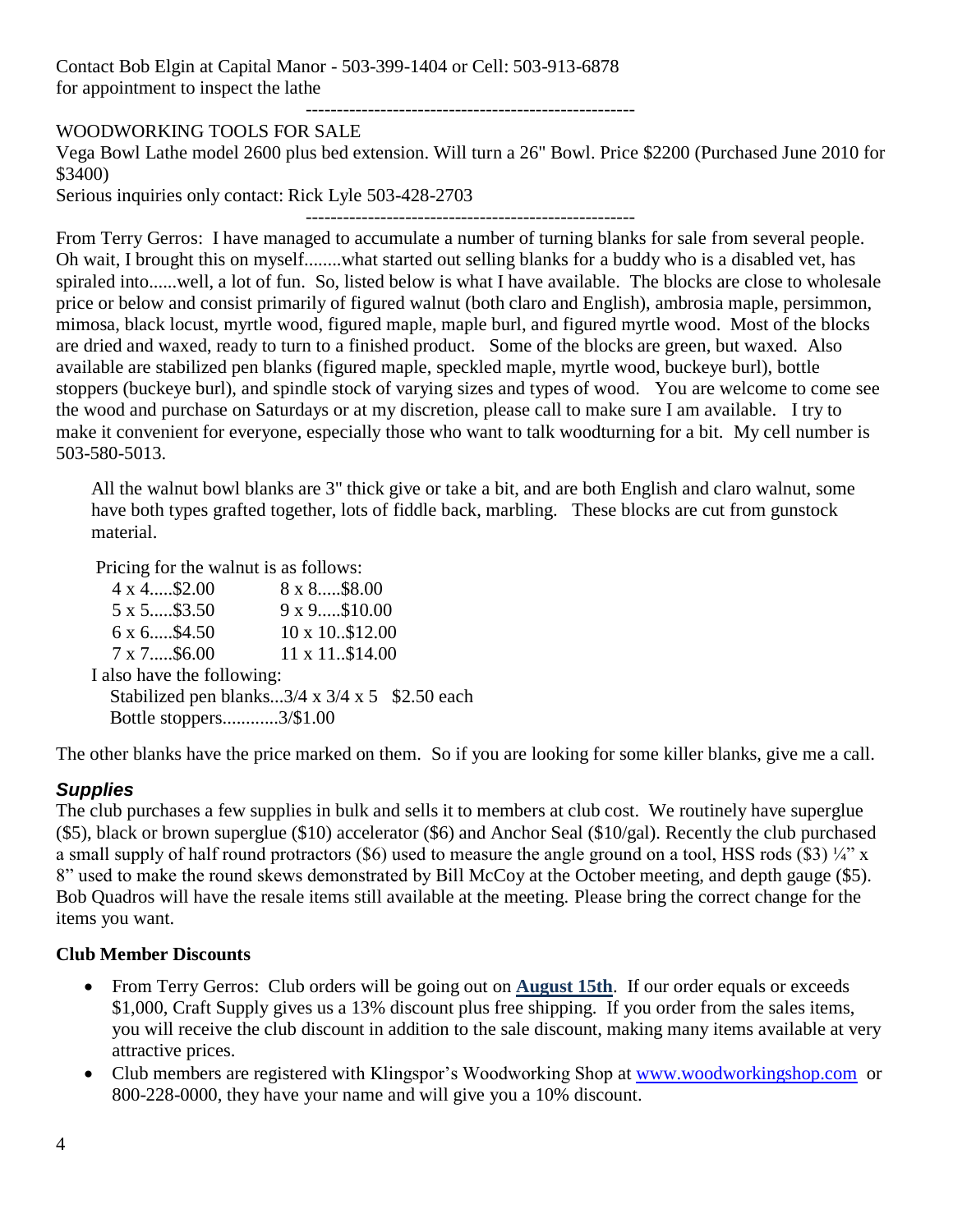- Hartville Tool will give club members a 20% discount for the next year and a 15% discount after that: [www.hartvilletool.com](http://www.hartvilletool.com/) or 800-345-2396
- If you show your club card at checkout time to the cashier at Woodcraft in Tigard they will give you a 10% discount (may not apply to some machinery).
- Exotic Wood is offering a discount of 15% off any orders placed at: [www.exoticwoodsusa.com](http://www.exoticwoodsusa.com/) . (This includes sale items and free shipping on orders over \$300). Use promo code ewusaAAW
- Gilmer Wood now offers our club a 10% discount on purchases made there. If you haven't been to Gilmers, it is well worth the trip to Portland, if only to make your mouth water and make you cry if you leave empty handed.
- North Wood Figured Wood can be viewed at North Woods Figured Wood Here's our website [www.nwfiguredwoods.com](http://www.nwfiguredwoods.com/) . Please take a look! We're happy to offer you our courtesy 15% discount. Anyone from our club can simply type in "WOODTURNERS" at check out to receive the sale price. No minimum purchase. We've got beautiful Big Leaf Maple, Black Locust, Madronne, White Oak, Ash, Elm and Yew.....turning blanks, slabs, burls and lumber.

# WILLAMETTE WOODTURNERS ASSOCIATION MINUTES OF THE July 14, 2011 MEETING

On July 14, 2011, at 6:30 PM, President Bruce Stangeby called the monthly meeting to order. All present then said the Pledge of Allegiance. After the Pledge two visitors, Jim Krager and Rich Hanson, were welcomed. President Stangeby then made the following announcements:

- President Stangeby announced that Leigh Roberts, one of our Life Members, recently passed away. A moment of silence was then held to recognize Leigh. Leigh will certainly be missed among our ranks! - President Stangeby then encouraged all members to enter some of their turnings in the State Fair competition this summer. President Stangeby then reminded that our club also demonstrates at the fair and encouraged anyone interested in participating to sign the log and contact Bob Hutchinson who coordinates this event. Our dates to hold the demonstration is August 31st to September 5th.

- President Stangeby also mentioned that our club also demonstrates at the Steam Up held in Brooks and encouraged members to sign the roster to participate. The Steam Up is held on July 30 and 31st. Walt Thies will be coordinating this event. As with the demonstration at the State Fair, those participating will need to provide their tools, wood, and a mini lathe if they have one.

- President also reminded those present that we have a wood gathering committee and Jerry Lelack is the committee chairman. Those interested in helping out need to sign the wood gathering roster.

- President Stangeby also announced that next months meeting will be held on WEDNESDAY August 10th. If you know any members that did not attend tonight's meeting please notify them of the day and date of the August meeting.

After these announcements President Stangeby introduced the night's demonstrator, Eric Lofstrom. Eric has demonstrated for us in the past and has held both day long demos as well as two day seminars. His topic for the night was "Square Winged Bowls."

Eric started his demo/talk saying that when making a square winged bowl the bowl is actually round the wings are square. Eric then said that he would discuss 1.) turning concepts 2.) form concepts 3.) roughing the blank and 4.) he would then answer questions members may have.

Eric then said that "FORM" is basically the intent of the piece. It is what is left in a finished product. Form is present from the first concept of the piece to the finished form of the piece. Eric also said that

"UNDERSTANDING GRAIN ORIENTATION" is important in turning winged bowls. Knowledge necessary to understand grain orientation requires knowing which cuts are first, second, etc. Also in this category was understanding of tool control because different cuts give a different look of the piece

you are turning. He said it is critical to CUT FIBERS SO THEY SUPPORT OTHER FIBERS.